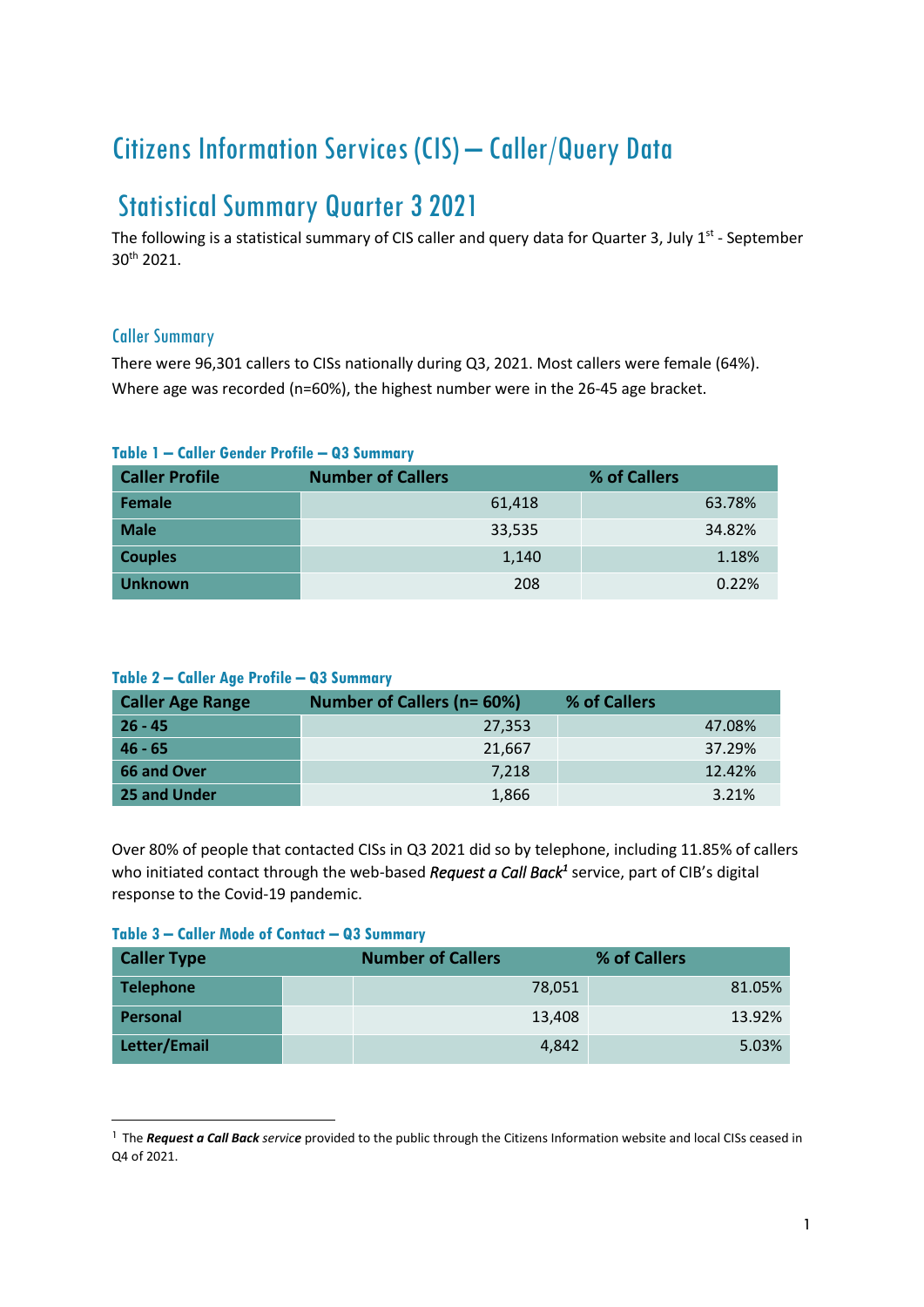## **Query Summary**

Services dealt with **190,963** queries during Q3, 2021. There were 1.98 queries *per* caller compared with 2.09 in Q2, 2021. Of the 190,963 queries recorded by CISs, most were about Social Welfare rights and entitlements (82,497queries) followed by Housing (16, 824) and Employment (15,163).

The following tables set out the data in relation to the range of queries received from the public. Table 4, below, sets out the number of queries received across high-level category areas. Table 5, provides a breakdown of the single payments and schemes emerging with the highest number of queries.

## **Table 4 - Query Profile Q3 High-level**

| <b>Query Category</b>                  | <b>Number of</b> | % of all       |
|----------------------------------------|------------------|----------------|
|                                        | <b>Queries</b>   | <b>Queries</b> |
| <b>Social Welfare</b>                  | 82,497           | 43.20%         |
| <b>Housing</b>                         | 16,824           | 8.81%          |
| <b>Employment</b>                      | 15,163           | 7.94%          |
| <b>Health</b>                          | 12,632           | 6.61%          |
| Covid-19                               | 11,134           | 5.83%          |
| Local                                  | 10,350           | 5.41%          |
| <b>Money and Tax</b>                   | 8,784            | 4.59%          |
| <b>Moving Country</b>                  | 6,973            | 3.65%          |
| <b>Birth, Family and Relationships</b> | 6,020            | 3.15%          |
| <b>Justice</b>                         | 5,255            | 2.75%          |
| <b>Travel and Recreation</b>           | 5,114            | 2.67%          |
| <b>Education and Training</b>          | 4,425            | 2.31%          |
| <b>Consumer Affairs</b>                | 3,063            | 1.60%          |
| <b>Death and Bereavement</b>           | 1,357            | 0.71%          |
| <b>Government in Ireland</b>           | 893              | 0.46%          |
| <b>Environment</b>                     | 479              | 0.25%          |
|                                        | 190,963          | 100%           |

## **Table 5 - Top-ten Single Payment or Schemes, Q3 2021**

| Top Ten Single Payment or Scheme Q3, 2021 |                                                            |                                                                 |                                    |                              |  |
|-------------------------------------------|------------------------------------------------------------|-----------------------------------------------------------------|------------------------------------|------------------------------|--|
|                                           | Category                                                   | <b>Single Payment or</b><br><b>Scheme</b>                       | <b>Number of</b><br><b>Queries</b> | % of Total<br><b>Queries</b> |  |
| $\mathbf{1}$                              | <b>Health - Medical Card</b>                               | <b>Medical Card</b>                                             | 7,627                              | 3.99%                        |  |
| $\overline{2}$                            | Social Welfare<br>Disability & Illness                     | <b>Disability Allowance</b>                                     | 6,233                              | 3.26%                        |  |
| $\overline{\mathbf{3}}$                   | Social Welfare -<br>Carers                                 | <b>Carer's Allowance</b>                                        | 5,940                              | 3.11%                        |  |
| 4                                         | Social Welfare - Older<br>and Retired People               | <b>State</b><br><b>Pension/Contributory</b>                     | 5,515                              | 2.89%                        |  |
| 5.                                        | Housing - Local<br>Authority and Social<br>Housing         | <b>Applying for Local</b><br>Authority/Social<br><b>Housing</b> | 4,408                              | 2.31%                        |  |
| 6                                         | Social Welfare -<br><b>Unemployed People</b>               | Jobseeker's<br><b>Allowance</b>                                 | 4,384                              | 2.30%                        |  |
| $\overline{7}$                            | Social Welfare -<br>Disability and illness                 | <b>Illness Benefit</b>                                          | 4,275                              | 2.24%                        |  |
| 8                                         | Social Welfare - Extra<br>Social Welfare Benefits          | <b>Fuel Allowance</b>                                           | 4,035                              | 2.11%                        |  |
| 9                                         | Employment -<br><b>Employment Rights</b><br>and Conditions | <b>Leave and Holidays</b>                                       | 3,631                              | 1.90%                        |  |
| 10                                        | Social Welfare -<br><b>Families and Children</b>           | <b>Working Family</b><br>Payment (WFP),<br>formerly FIS         | 3,544                              | 1.86%                        |  |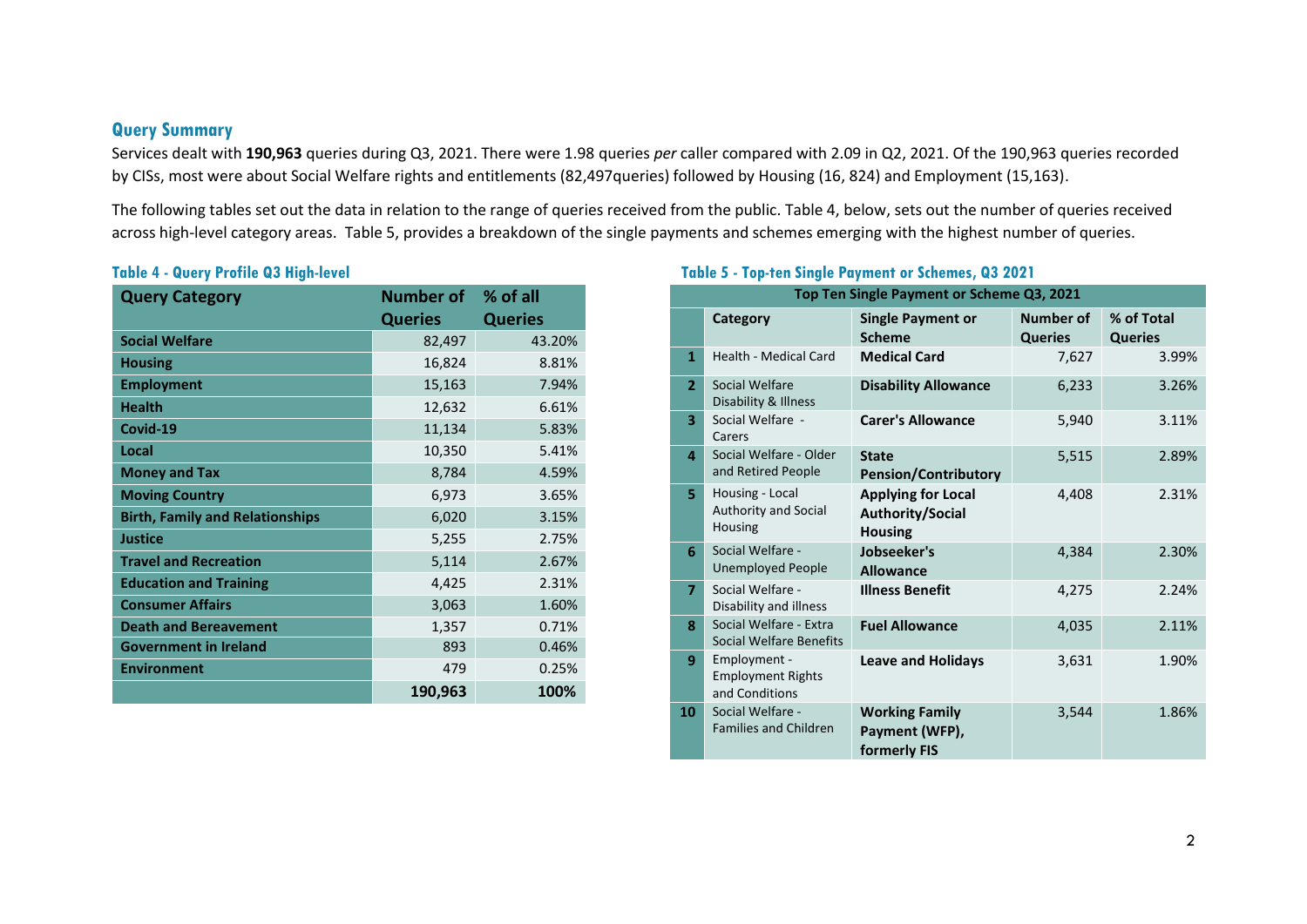**Table 6** sets out the Social Welfare query dataset for Quarter 3, 2021.

Query sub-categories are presented in thematic form, as recorded by CISs. The percentages in the right hand column represent the percentage of queries for that sub-category of data collection i.e. the Disability Allowance percentage represents the queries recorded as a percentage of the *Disability and Illness* sub-category.

#### **Table 6 – Social Welfare Query Breakdown, Q3 2021**

| <b>Category</b>       | Sub-category                  | Q3, 2021 Sub-category Breakdown                                  | # of<br><b>Queries</b> | % of Social<br><b>Welfare Sub-</b><br>category |  |  |  |
|-----------------------|-------------------------------|------------------------------------------------------------------|------------------------|------------------------------------------------|--|--|--|
|                       | <b>Disability and Illness</b> |                                                                  |                        |                                                |  |  |  |
| <b>Social Welfare</b> | Disability and Illness        | <b>Disability Allowance</b>                                      | 6233                   | 43.93%                                         |  |  |  |
| <b>Social Welfare</b> | Disability and Illness        | <b>Illness Benefit</b>                                           | 4275                   | 30.13%                                         |  |  |  |
| <b>Social Welfare</b> | Disability and Illness        | <b>Invalidity Pension</b>                                        | 2528                   | 17.82%                                         |  |  |  |
| <b>Social Welfare</b> | Disability and Illness        | <b>Partial Capacity Benefit</b>                                  | 610                    | 4.30%                                          |  |  |  |
| <b>Social Welfare</b> | Disability and Illness        | <b>Injury Benefit</b>                                            | 226                    | 1.59%                                          |  |  |  |
| <b>Social Welfare</b> | Disability and Illness        | <b>Occupational Injuries Benefit Scheme</b>                      | 166                    | 1.17%                                          |  |  |  |
| <b>Social Welfare</b> | Disability and Illness        | <b>Other Payment (Blind Pension/Other)</b>                       | 152                    | 1.07%                                          |  |  |  |
|                       |                               | <b>Total</b>                                                     | 14,190                 | 100.00%                                        |  |  |  |
|                       |                               | <b>Families and Children</b>                                     |                        |                                                |  |  |  |
| <b>Social Welfare</b> | <b>Families and Children</b>  | <b>Working Family Payment (WFP) formerly FIS</b>                 | 3544                   | 29.66%                                         |  |  |  |
| <b>Social Welfare</b> | <b>Families and Children</b>  | <b>One Parent Family Payment (OFP)</b>                           | 2439                   | 20.41%                                         |  |  |  |
| <b>Social Welfare</b> | <b>Families and Children</b>  | <b>Child Benefit</b>                                             | 1255                   | 10.50%                                         |  |  |  |
| <b>Social Welfare</b> | <b>Families and Children</b>  | <b>Back to School Clothing &amp; Footwear Allowance (BTSCFA)</b> | 1119                   | 9.36%                                          |  |  |  |
| <b>Social Welfare</b> | <b>Families and Children</b>  | <b>Maternity/ Adoptive Benefit</b>                               | 1117                   | 9.35%                                          |  |  |  |
| <b>Social Welfare</b> | <b>Families and Children</b>  | Increase for a Qualified Adult (IQA)                             | 727                    | 6.08%                                          |  |  |  |
| <b>Social Welfare</b> | <b>Families and Children</b>  | Increase for a Qualified Child (IQC)                             | 598                    | 5.00%                                          |  |  |  |
| <b>Social Welfare</b> | <b>Families and Children</b>  | <b>Parent's Benefit</b>                                          | 503                    | 4.21%                                          |  |  |  |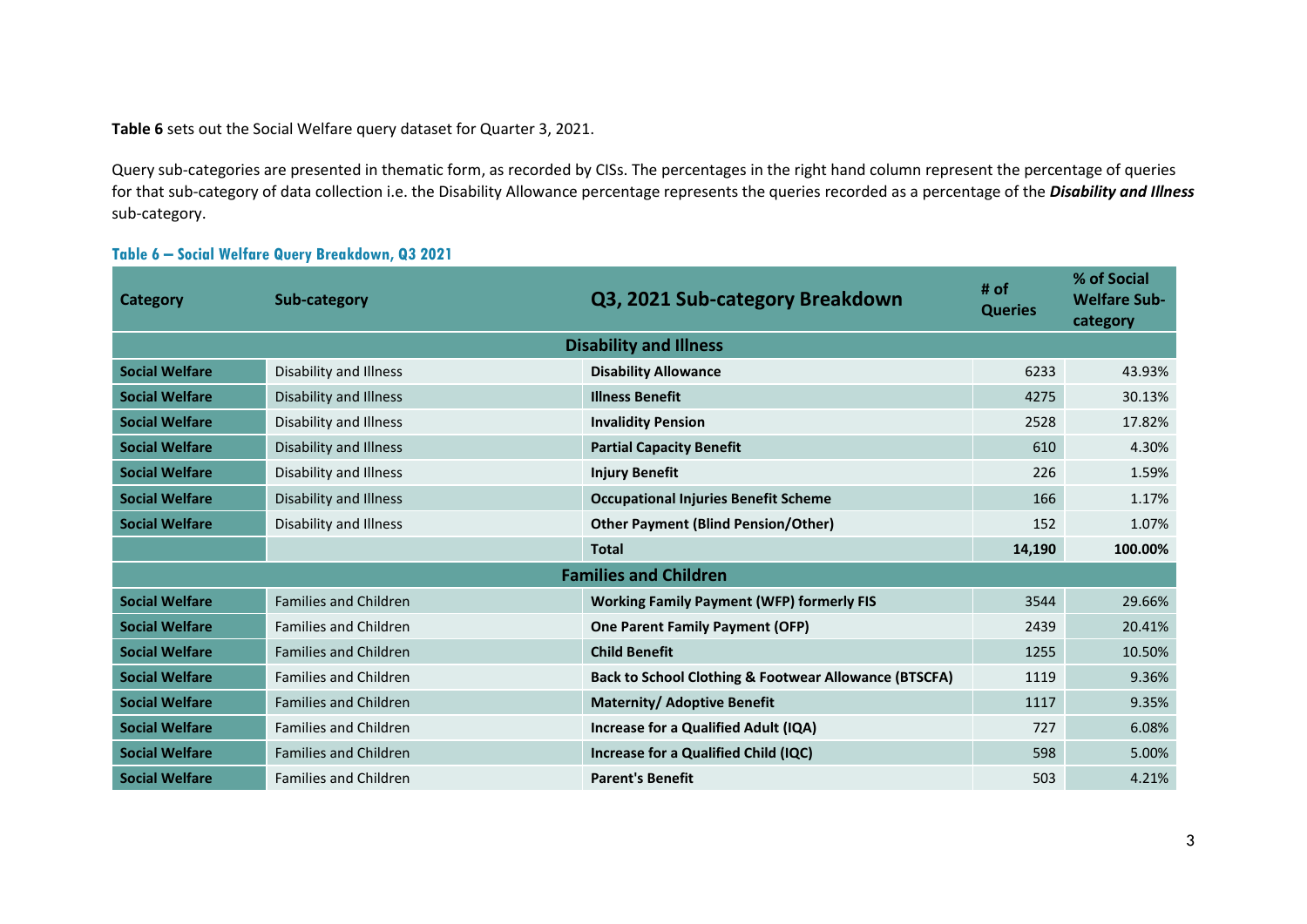| <b>Social Welfare</b>    | <b>Families and Children</b>         | <b>Paternity Benefit</b>                        | 325    | 2.72%   |
|--------------------------|--------------------------------------|-------------------------------------------------|--------|---------|
| <b>Social Welfare</b>    | <b>Families and Children</b>         | <b>Back to Work Family Dividend</b>             | 237    | 1.98%   |
| <b>Social Welfare</b>    | <b>Families and Children</b>         | <b>Health and Safety Benefit</b>                | 52     | 0.44%   |
| <b>Social Welfare</b>    | <b>Families and Children</b>         | <b>Deserted Wife's Benefit</b>                  | 21     | 0.18%   |
| <b>Social Welfare</b>    | Families and Children                | <b>Deserted Wife's Allowance</b>                | 13     | 0.11%   |
|                          |                                      | Total                                           | 11,950 | 100.00% |
|                          |                                      | <b>Extra Social Welfare Benefits</b>            |        |         |
| <b>Social Welfare</b>    | <b>Extra Social Welfare Benefits</b> | <b>Fuel Allowance</b>                           | 4035   | 39.55%  |
| <b>Social Welfare</b>    | <b>Extra Social Welfare Benefits</b> | <b>Household Benefits Package</b>               | 3239   | 31.75%  |
| <b>Social Welfare</b>    | <b>Extra Social Welfare Benefits</b> | Free Travel (Travel Card, Companion Card, etc.) | 1426   | 13.98%  |
| <b>Social Welfare</b>    | <b>Extra Social Welfare Benefits</b> | <b>Living Alone Increase</b>                    | 1099   | 10.77%  |
| <b>Social Welfare</b>    | <b>Extra Social Welfare Benefits</b> | <b>Telephone Support Allowance</b>              | 282    | 2.76%   |
| <b>Social Welfare</b>    | <b>Extra Social Welfare Benefits</b> | <b>Treatment Benefits</b>                       | 104    | 1.02%   |
| <b>Social Welfare</b>    | <b>Extra Social Welfare Benefits</b> | <b>Christmas Bonus</b>                          | 17     | 0.17%   |
|                          |                                      | <b>Total</b>                                    | 10,202 | 100.00% |
|                          |                                      | <b>Older and Retired People</b>                 |        |         |
| <b>Social Welfare</b>    | Older and Retired People             | <b>State Pension/Contributory</b>               | 5515   | 60.54%  |
| <b>Social Welfare</b>    | <b>Older and Retired People</b>      | <b>State Pension/Non Contributory Pension</b>   | 2198   | 24.13%  |
| <b>Social Welfare</b>    | <b>Older and Retired People</b>      | Payment for people who retire at 65             | 639    | 7.02%   |
| <b>Social Welfare</b>    | <b>Older and Retired People</b>      | <b>Qualified Adults</b>                         | 430    | 4.72%   |
| <b>Social Welfare</b>    | <b>Older and Retired People</b>      | <b>UK Pensions/Brexit</b>                       | 208    | 2.28%   |
| <b>Social Welfare</b>    | Older and Retired People             | <b>EU/International Pensions</b>                | 119    | 1.31%   |
|                          |                                      | <b>Total</b>                                    | 9,109  | 100.00% |
| <b>Unemployed People</b> |                                      |                                                 |        |         |
| <b>Social Welfare</b>    | <b>Unemployed People</b>             | <b>Jobseeker's Allowance</b>                    | 4384   | 48.93%  |
| <b>Social Welfare</b>    | <b>Unemployed People</b>             | <b>Jobseeker's Benefit</b>                      | 2904   | 32.41%  |
| <b>Social Welfare</b>    | <b>Unemployed People</b>             | <b>Social Welfare Payments and Work</b>         | 1095   | 12.22%  |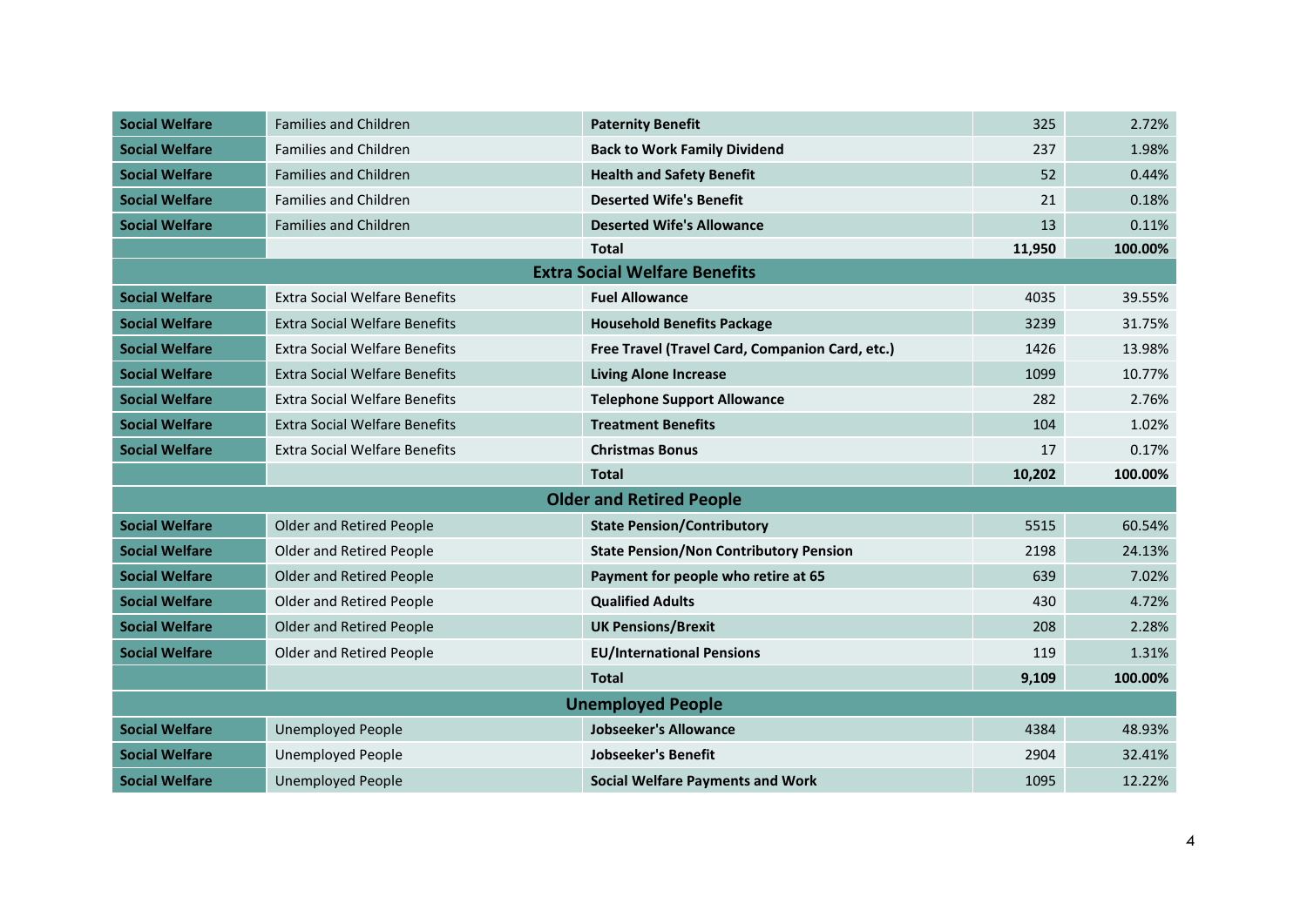| <b>Social Welfare</b> | <b>Unemployed People</b>             | <b>Jobseeker's Transitional Payment</b>           | 508          | 5.67%   |
|-----------------------|--------------------------------------|---------------------------------------------------|--------------|---------|
| <b>Social Welfare</b> | <b>Unemployed People</b>             | Unemployed following self-employment              | 68           | 0.76%   |
|                       |                                      | <b>Total</b>                                      | 8,959        | 100.00% |
|                       |                                      | <b>Carers</b>                                     |              |         |
| <b>Social Welfare</b> | Carers                               | <b>Carer's Allowance</b>                          | 5940         | 67.72%  |
| <b>Social Welfare</b> | Carers                               | <b>Carer's Benefit</b>                            | 1192         | 13.59%  |
| <b>Social Welfare</b> | Carers                               | <b>Carer's Support Grant (Respite Care Grant)</b> | 837          | 9.54%   |
| <b>Social Welfare</b> | Carers                               | <b>Domiciliary Care Allowance (DCA)</b>           | 802          | 9.14%   |
|                       |                                      | <b>Total</b>                                      | 8,771        | 100.00% |
|                       |                                      | <b>Supplementary Welfare Schemes</b>              |              |         |
| <b>Social Welfare</b> | <b>Supplementary Welfare Schemes</b> | <b>Basic Supplementary Welfare Allowance</b>      | 2725         | 54.00%  |
| <b>Social Welfare</b> | <b>Supplementary Welfare Schemes</b> | <b>Exceptional/urgent needs payment</b>           | 1287         | 25.51%  |
| <b>Social Welfare</b> | <b>Supplementary Welfare Schemes</b> | <b>Rent Supplement (RS)</b>                       | 985          | 19.52%  |
| <b>Social Welfare</b> | <b>Supplementary Welfare Schemes</b> | <b>Diet/Heating Supplement</b>                    | 37           | 0.73%   |
| <b>Social Welfare</b> | <b>Supplementary Welfare Schemes</b> | <b>Mortgage Interest Supplement (MIS)</b>         | 12           | 0.24%   |
|                       |                                      | <b>Total</b>                                      | 5,046        | 100.00% |
|                       |                                      | <b>Social Insurance (PRSI)</b>                    |              |         |
| <b>Social Welfare</b> | Social Insurance (PRSI)              | <b>PRSI Records/Paid Contributions</b>            | 1996         | 41.52%  |
| <b>Social Welfare</b> | Social Insurance (PRSI)              | <b>PPS Number</b>                                 | 1074         | 22.34%  |
| <b>Social Welfare</b> | Social Insurance (PRSI)              | <b>Credited Contributions</b>                     | 567          | 11.80%  |
| <b>Social Welfare</b> | Social Insurance (PRSI)              | <b>PRSI Classes</b>                               | 375          | 7.80%   |
| <b>Social Welfare</b> | Social Insurance (PRSI)              | <b>Voluntary Contributions</b>                    | 278          | 5.78%   |
| <b>Social Welfare</b> | Social Insurance (PRSI)              | <b>Homemakers Scheme</b>                          | 221          | 4.60%   |
| <b>Social Welfare</b> | Social Insurance (PRSI)              | <b>Other</b>                                      | 216          | 4.49%   |
| <b>Social Welfare</b> | Social Insurance (PRSI)              | <b>Employer's PRSI</b>                            | 79           | 1.64%   |
| <b>Social Welfare</b> | Social Insurance (PRSI)              | <b>Jobs Plus</b>                                  | $\mathbf{1}$ | 0.02%   |
|                       |                                      | Total                                             | 4,807        | 100.00% |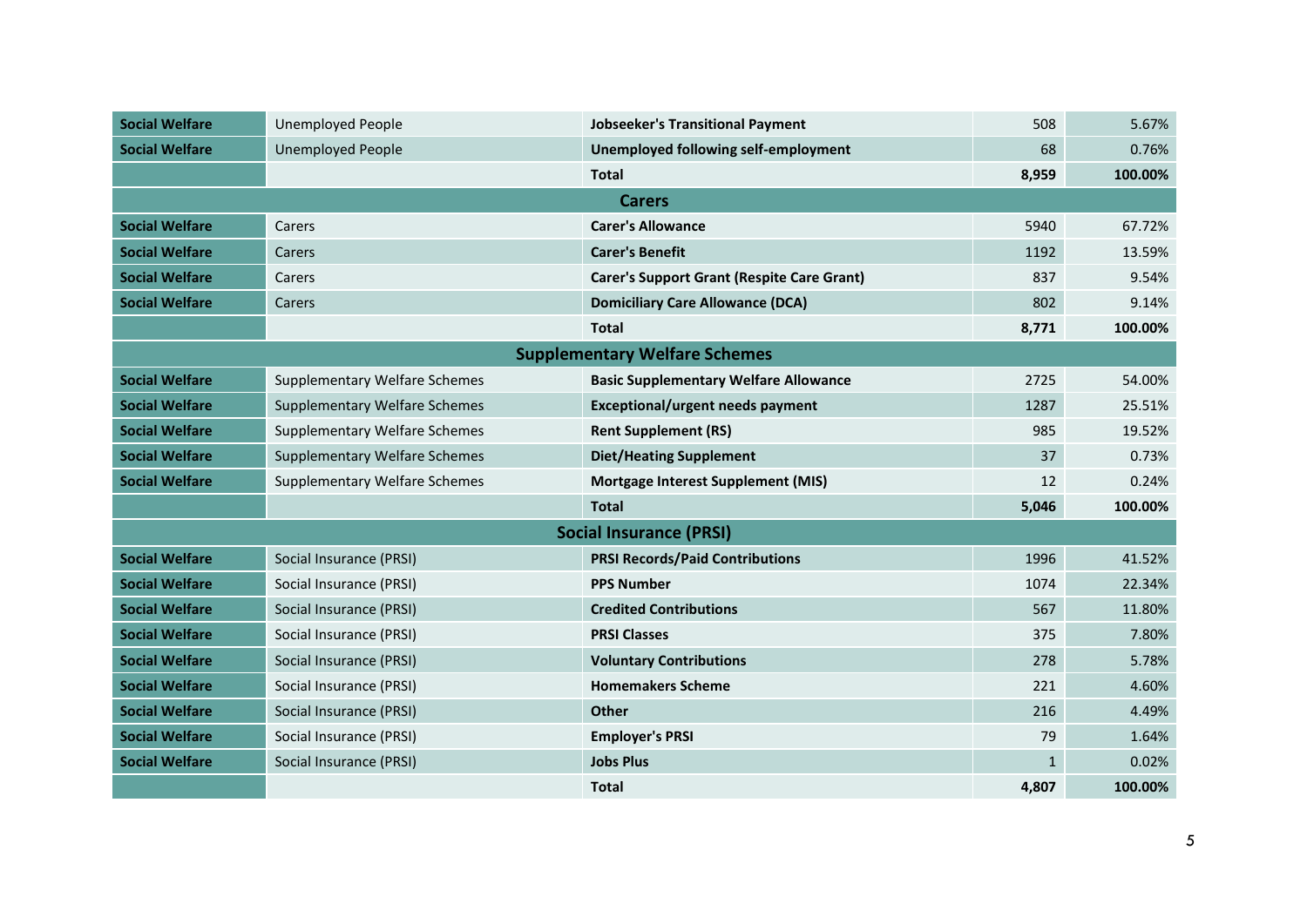| <b>Social Welfare Miscellaneous</b> |                                            |                                                   |                |         |
|-------------------------------------|--------------------------------------------|---------------------------------------------------|----------------|---------|
| <b>Social Welfare</b>               | Social Welfare Miscellaneous               | <b>Other</b>                                      | 1421           | 30.51%  |
| <b>Social Welfare</b>               | Social Welfare Miscellaneous               | <b>Public Services Card</b>                       | 1010           | 21.69%  |
| <b>Social Welfare</b>               | Social Welfare Miscellaneous               | <b>Means Tests</b>                                | 988            | 21.22%  |
| <b>Social Welfare</b>               | Social Welfare Miscellaneous               | <b>Habitual Residence Condition</b>               | 465            | 9.98%   |
| <b>Social Welfare</b>               | Social Welfare Miscellaneous               | MyWelfare.ie                                      | 355            | 7.62%   |
| <b>Social Welfare</b>               | Social Welfare Miscellaneous               | <b>Overpayments</b>                               | 237            | 5.09%   |
| <b>Social Welfare</b>               | Social Welfare Miscellaneous               | <b>EU Contributions and Entitlements</b>          | 87             | 1.87%   |
| <b>Social Welfare</b>               | Social Welfare Miscellaneous               | <b>UK Entitlements/Brexit</b>                     | 58             | 1.25%   |
| <b>Social Welfare</b>               | Social Welfare Miscellaneous               | <b>Late Claims</b>                                | 34             | 0.73%   |
| <b>Social Welfare</b>               | Social Welfare Miscellaneous               | <b>Insolvency Payments Scheme</b>                 | $\overline{2}$ | 0.04%   |
|                                     |                                            | <b>Total</b>                                      | 4,657          | 100.00% |
|                                     |                                            | <b>Activation Schemes, Education and Training</b> |                |         |
| <b>Social Welfare</b>               | Activation Schemes, Education and Training | <b>Back to Education Allowance (BTEA)</b>         | 1379           | 53.08%  |
| <b>Social Welfare</b>               | Activation Schemes, Education and Training | <b>Community Employment (CE)</b>                  | 451            | 17.36%  |
| <b>Social Welfare</b>               | Activation Schemes, Education and Training | <b>Back to Work Enterprise Allowance (BTWEA)</b>  | 423            | 16.28%  |
| <b>Social Welfare</b>               | Activation Schemes, Education and Training | JobPath - Seetec/Turas Nua                        | 67             | 2.58%   |
| <b>Social Welfare</b>               | Activation Schemes, Education and Training | <b>Part-time Education Option (PTEO)</b>          | 67             | 2.58%   |
| <b>Social Welfare</b>               | Activation Schemes, Education and Training | Part-Time Job Incentive Scheme (PTJI)             | 53             | 2.04%   |
| <b>Social Welfare</b>               | Activation Schemes, Education and Training | <b>Tús</b>                                        | 47             | 1.81%   |
| <b>Social Welfare</b>               | Activation Schemes, Education and Training | <b>Short-Term Enterprise Allowance</b>            | 42             | 1.62%   |
| <b>Social Welfare</b>               | Activation Schemes, Education and Training | <b>JobsPlus</b>                                   | 30             | 1.15%   |
| <b>Social Welfare</b>               | Activation Schemes, Education and Training | <b>Rural Social Scheme</b>                        | 30             | 1.15%   |
| <b>Social Welfare</b>               | Activation Schemes, Education and Training | JobBridge/ First Steps - Youth Internship         | 8              | 0.31%   |
| <b>Social Welfare</b>               | Activation Schemes, Education and Training | Gateway                                           | $\mathbf{1}$   | 0.04%   |
|                                     |                                            | <b>Total</b>                                      | 2,598          | 100.00% |
| <b>Death Related Benefits</b>       |                                            |                                                   |                |         |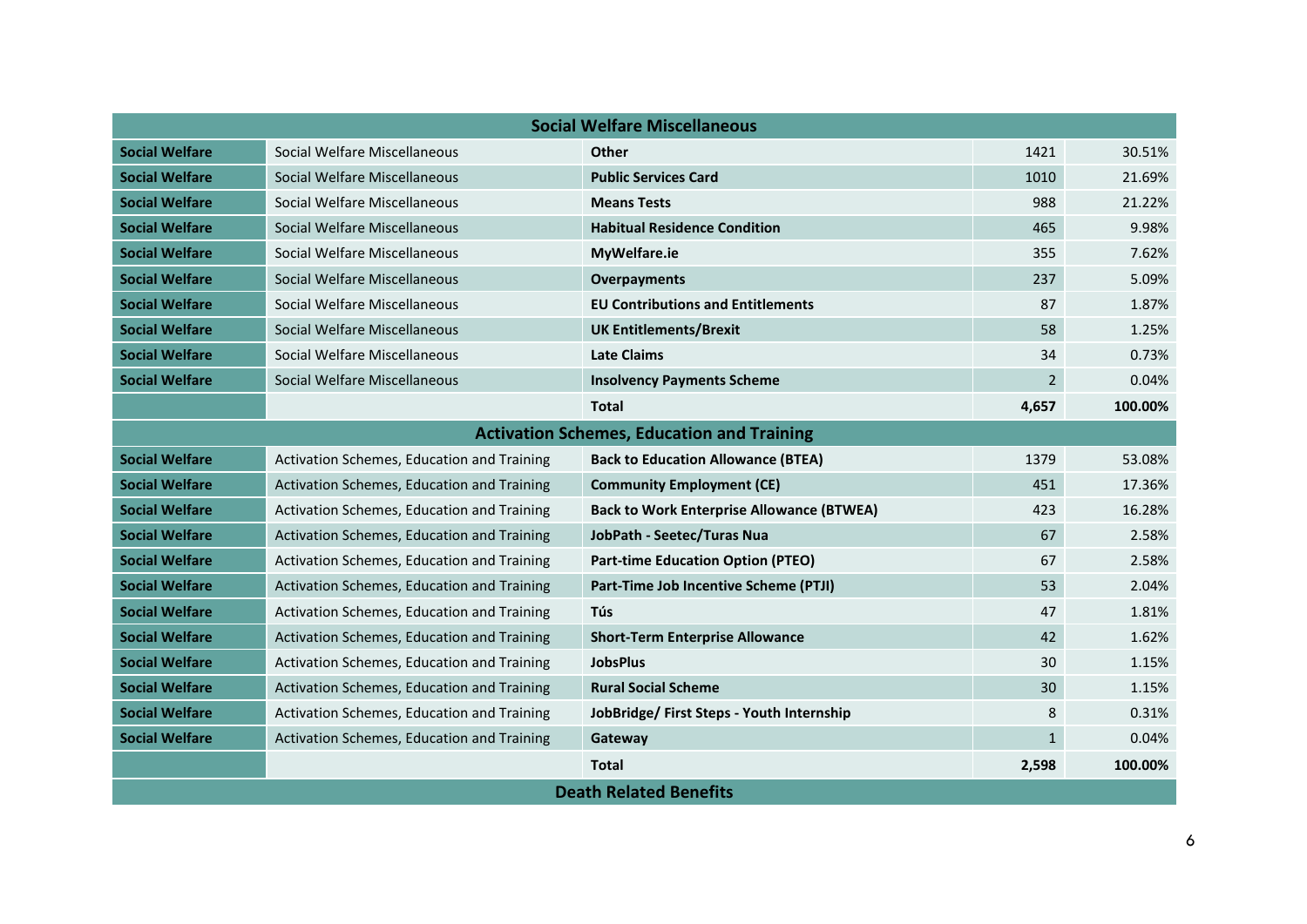| <b>Social Welfare</b> | <b>Death Related Benefits</b>     | Widow/Widower/Surviving Civil Partner's Pension<br>(Contrib./Non-Contributory). | 787            | 70.52%  |  |
|-----------------------|-----------------------------------|---------------------------------------------------------------------------------|----------------|---------|--|
| <b>Social Welfare</b> | <b>Death Related Benefits</b>     | Widow/Widower/Surviving Civil Partner Grant                                     | 173            | 15.50%  |  |
| <b>Social Welfare</b> | <b>Death Related Benefits</b>     | <b>Help with Funeral Costs</b>                                                  | 105            | 9.41%   |  |
| <b>Social Welfare</b> | <b>Death Related Benefits</b>     | <b>Guardian's Payment</b>                                                       | 44             | 3.94%   |  |
| <b>Social Welfare</b> | <b>Death Related Benefits</b>     | Special Funeral Grant (Occ. Injuries Scheme only)                               | 7              | 0.63%   |  |
|                       |                                   | <b>Total</b>                                                                    | 1,116          | 100.00% |  |
|                       |                                   | <b>Social Welfare Appeals</b>                                                   |                |         |  |
| <b>Social Welfare</b> | Appeals                           | <b>Disability Allowance</b>                                                     | 305            | 31.54%  |  |
| <b>Social Welfare</b> | Appeals                           | <b>Invalidity Pension</b>                                                       | 157            | 16.24%  |  |
| <b>Social Welfare</b> | Appeals                           | <b>Carer's Allowance/Benefit</b>                                                | 137            | 14.17%  |  |
| <b>Social Welfare</b> | Appeals                           | <b>Other</b>                                                                    | 114            | 11.79%  |  |
| <b>Social Welfare</b> | Appeals                           | <b>Jobseeker's Allowance</b>                                                    | 71             | 7.34%   |  |
| <b>Social Welfare</b> | Appeals                           | <b>Domiciliary Care Allowance</b>                                               | 31             | 3.21%   |  |
| <b>Social Welfare</b> | Appeals                           | <b>State Pension (Non-Contributory)</b>                                         | 30             | 3.10%   |  |
| <b>Social Welfare</b> | Appeals                           | <b>State Pension (Contributory)</b>                                             | 29             | 3.00%   |  |
| <b>Social Welfare</b> | Appeals                           | <b>Supplementary Welfare Allowance</b>                                          | 27             | 2.79%   |  |
| <b>Social Welfare</b> | Appeals                           | <b>Working Family Payment (WFP)</b>                                             | 22             | 2.28%   |  |
| <b>Social Welfare</b> | Appeals                           | <b>Carer's Support Grant</b>                                                    | 14             | 1.45%   |  |
| <b>Social Welfare</b> | Appeals                           | <b>Jobseeker's Benefit</b>                                                      | 10             | 1.03%   |  |
| <b>Social Welfare</b> | Appeals                           | <b>Illness Benefit</b>                                                          | 9              | 0.93%   |  |
| <b>Social Welfare</b> | Appeals                           | <b>Child Benefit</b>                                                            | 6              | 0.62%   |  |
| <b>Social Welfare</b> | Appeals                           | <b>One Parent Family Payment (OFP)</b>                                          | 3              | 0.31%   |  |
| <b>Social Welfare</b> | Appeals                           | Widow/Widower/surviving Civil Partner Pension                                   | $\overline{2}$ | 0.21%   |  |
|                       |                                   | <b>Total</b>                                                                    | 967            | 100.00% |  |
|                       | <b>Social Welfare and Farmers</b> |                                                                                 |                |         |  |
| <b>Social Welfare</b> | <b>Farmers</b>                    | <b>Farm Assist</b>                                                              | 114            | 91.20%  |  |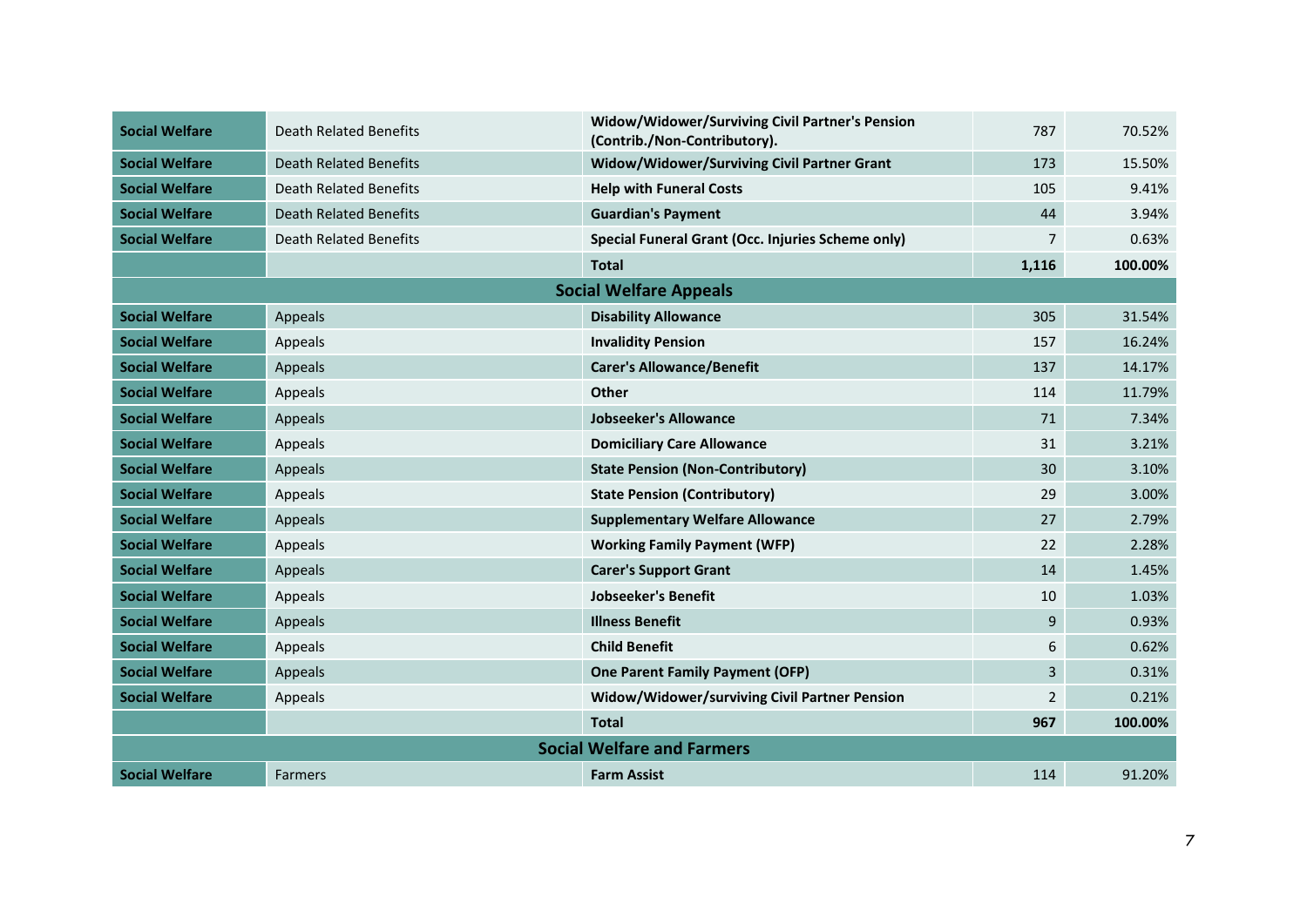| <b>Social Welfare</b> | Farmers | <b>Other</b>                        | 11     | 8.80%   |
|-----------------------|---------|-------------------------------------|--------|---------|
|                       |         | <b>Total</b>                        | 125    | 100.00% |
|                       |         | <b>Total Social Welfare Queries</b> | 82,497 | 100.00% |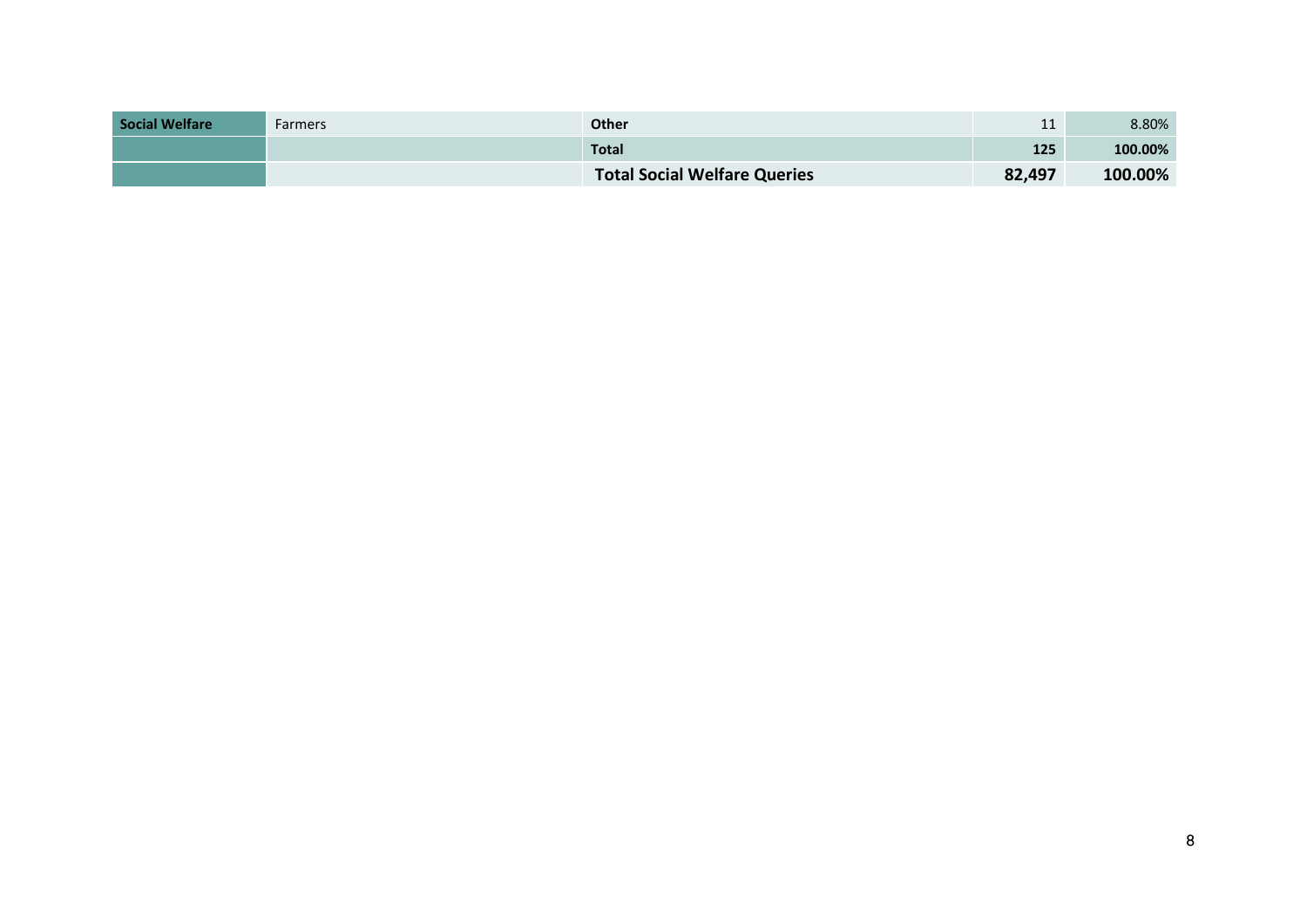**Table 7** sets out the Housing query dataset for Quarter 3, 2021. Query sub-categories are presented in thematic form, as recorded by CISs. The percentages in the right hand column represent the percentage of queries for that sub-category of data collection i.e. the Housing Assistance Payment (HAP) percentage represents the number of HAP queries recorded as a percentage of the *Local Authority and Social Housing* sub-category.

| Category       | Sub-category                                  | Q3, 2021 Sub-category Breakdown             | # of Queries | % of Housing<br><b>Sub-category</b> |
|----------------|-----------------------------------------------|---------------------------------------------|--------------|-------------------------------------|
|                |                                               | <b>Local Authority and Social Housing</b>   |              |                                     |
| <b>Housing</b> | Local Authority and Social Housing            | Applying for Local Authority/Social Housing | 4408         | 46.22%                              |
| <b>Housing</b> | Local Authority and Social Housing            | <b>Housing Assistance Payment (HAP)</b>     | 3219         | 33.76%                              |
| <b>Housing</b> | Local Authority and Social Housing            | <b>Other</b>                                | 683          | 7.16%                               |
| <b>Housing</b> | Local Authority and Social Housing            | <b>Differential Rent</b>                    | 456          | 4.78%                               |
| <b>Housing</b> | Local Authority and Social Housing            | <b>LA Transfers</b>                         | 236          | 2.47%                               |
| <b>Housing</b> | Local Authority and Social Housing            | <b>Standards/Repairs</b>                    | 146          | 1.53%                               |
| <b>Housing</b> | Local Authority and Social Housing            | <b>Rental Accommodation Scheme (RAS)</b>    | 130          | 1.36%                               |
| <b>Housing</b> | Local Authority and Social Housing            | <b>Notice/Eviction/Disputes</b>             | 127          | 1.33%                               |
| <b>Housing</b> | Local Authority and Social Housing            | <b>Rent Arrears/Rent Problems</b>           | 90           | 0.94%                               |
| <b>Housing</b> | Local Authority and Social Housing            | <b>Tenant Purchase (Incremental Scheme)</b> | 41           | 0.43%                               |
|                |                                               | <b>Total</b>                                | 9,536        | 100.00%                             |
|                |                                               | <b>Renting a Home</b>                       |              |                                     |
| <b>Housing</b> | Renting a Home (Private Rental Accommodation) | <b>Notice/Eviction/Disputes</b>             | 658          | 24.55%                              |
| <b>Housing</b> | Renting a Home (Private Rental Accommodation) | <b>Tenant's Rights and Obligations</b>      | 548          | 20.45%                              |
| <b>Housing</b> | Renting a Home (Private Rental Accommodation) | Landlords Rights & Obligations              | 415          | 15.49%                              |
| <b>Housing</b> | Renting a Home (Private Rental Accommodation) | <b>RTB (Residential Tenancies Board)</b>    | 321          | 11.98%                              |
| <b>Housing</b> | Renting a Home (Private Rental Accommodation) | <b>Rent Review</b>                          | 297          | 11.08%                              |
| <b>Housing</b> | Renting a Home (Private Rental Accommodation) | <b>Standards/Repairs</b>                    | 177          | 6.60%                               |
| <b>Housing</b> | Renting a Home (Private Rental Accommodation) | <b>Rent Arrears/Rent Problems</b>           | 141          | 5.26%                               |
| <b>Housing</b> | Renting a Home (Private Rental Accommodation) | <b>Deposit Retention</b>                    | 123          | 4.59%                               |
|                |                                               | <b>Total</b>                                | 2,680        | 100.00%                             |

#### **Table 7 – Housing Query Breakdown, Q3 2021**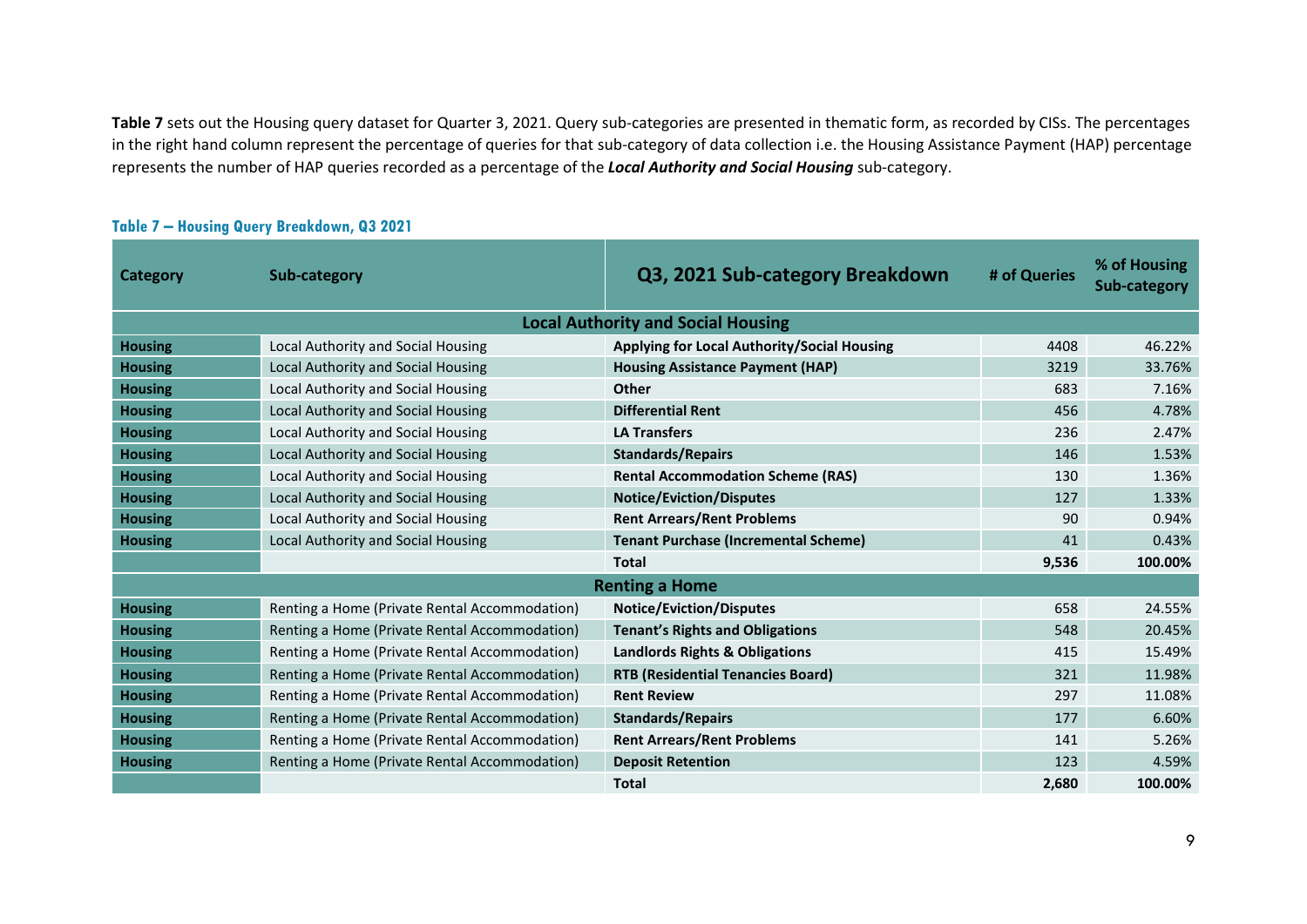| <b>Housing Grants and Schemes</b>      |                                    |                                        |        |         |  |  |  |
|----------------------------------------|------------------------------------|----------------------------------------|--------|---------|--|--|--|
| <b>Housing</b>                         | <b>Housing Grants and Schemes</b>  | <b>Housing Grants and Schemes</b>      | 2168   | 100.00% |  |  |  |
|                                        |                                    | <b>Total</b>                           | 2,168  | 100.00% |  |  |  |
|                                        |                                    | <b>Other</b>                           |        |         |  |  |  |
| <b>Housing</b>                         | Other                              | <b>Other</b>                           | 962    | 100.00% |  |  |  |
|                                        |                                    | <b>Total</b>                           | 962    | 100.00% |  |  |  |
| <b>Homelessness</b>                    |                                    |                                        |        |         |  |  |  |
| <b>Housing</b>                         | Homelessness                       | <b>Homelessness</b>                    | 651    | 100.00% |  |  |  |
|                                        |                                    | <b>Total</b>                           | 651    | 100.00% |  |  |  |
| <b>Buying a Home</b>                   |                                    |                                        |        |         |  |  |  |
| <b>Housing</b>                         | <b>Buying a Home</b>               | <b>Buying a Home</b>                   | 391    | 100.00% |  |  |  |
|                                        |                                    | <b>Total</b>                           | 391    | 100.00% |  |  |  |
|                                        |                                    | <b>Planning Permission</b>             |        |         |  |  |  |
| <b>Housing</b>                         | <b>Planning Permission</b>         | <b>Planning Permission</b>             | 134    | 100.00% |  |  |  |
|                                        |                                    | <b>Total</b>                           | 134    | 100.00% |  |  |  |
|                                        |                                    | <b>Building or Altering a Home</b>     |        |         |  |  |  |
| <b>Housing</b>                         | <b>Building or Altering a Home</b> | <b>Building or Altering a Home</b>     | 109    | 100.00% |  |  |  |
|                                        |                                    | <b>Total</b>                           | 109    | 100.00% |  |  |  |
| <b>Losing Your Home</b>                |                                    |                                        |        |         |  |  |  |
| <b>Housing</b>                         | Losing your Home                   | <b>Losing your Home</b>                | 86     | 100.00% |  |  |  |
|                                        |                                    | <b>Total</b>                           | 86     | 100.00% |  |  |  |
| <b>Emergency Accommodation</b>         |                                    |                                        |        |         |  |  |  |
| <b>Housing</b>                         | <b>Emergency Accommodation</b>     | <b>Emergency Accommodation</b>         | 70     | 100.00% |  |  |  |
|                                        |                                    | <b>Total</b>                           | 70     | 100.00% |  |  |  |
| <b>Equality/Housing Discrimination</b> |                                    |                                        |        |         |  |  |  |
| <b>Housing</b>                         | Equality/Housing Discrimination    | <b>Equality/Housing Discrimination</b> | 37     | 100.00% |  |  |  |
|                                        |                                    | <b>Total</b>                           | 37     | 100.00% |  |  |  |
|                                        |                                    | <b>Total Housing Queries</b>           | 16,824 | 100.00% |  |  |  |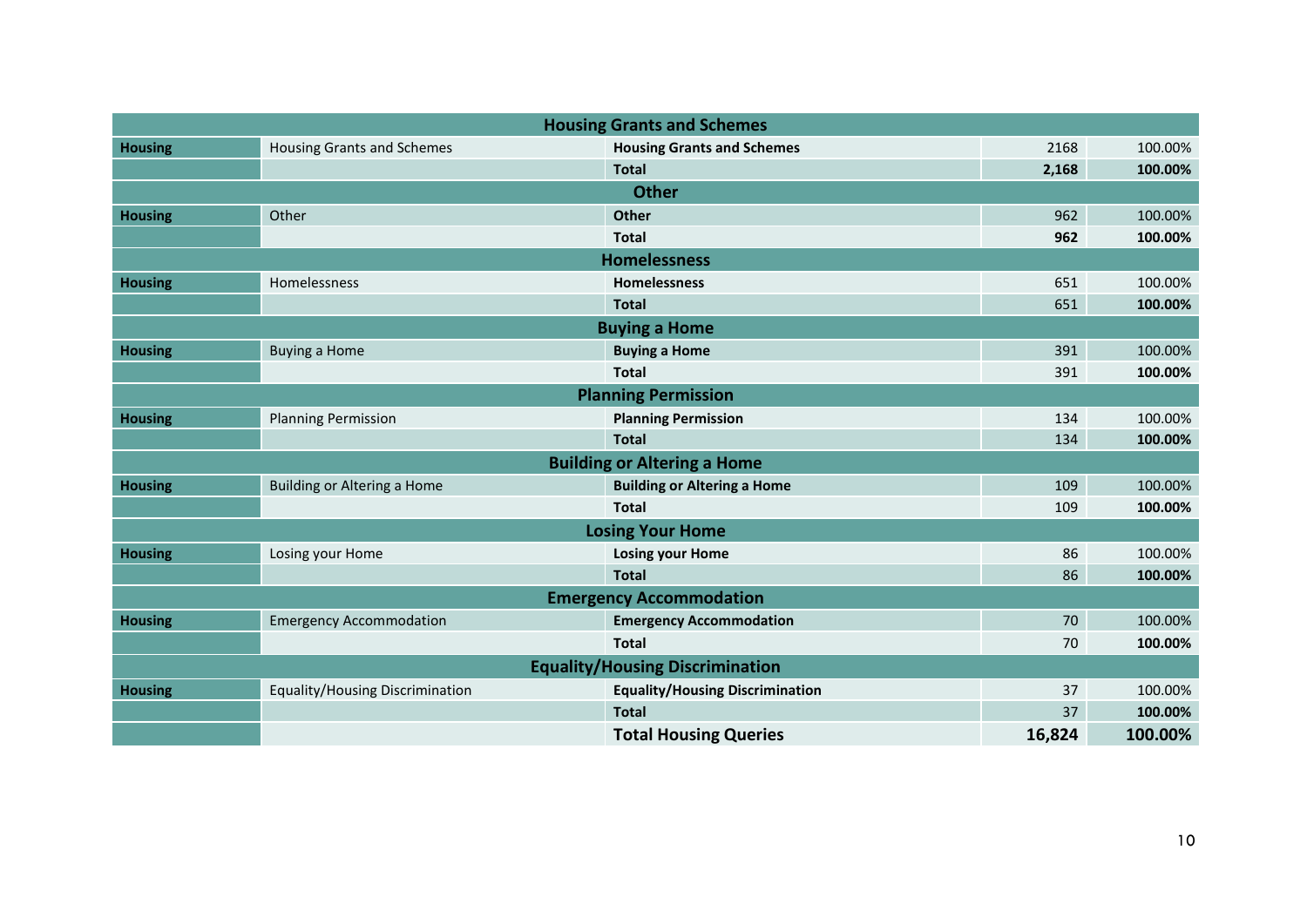**Table 8** sets out the Employment query dataset for Quarter 3, 2021. Query sub-categories are presented in thematic form, as recorded by CISs. The percentages in the right hand column represent the percentage of queries for that sub-category of data collection i.e. the Leave and Holidays percentage represents the number of queries recorded as a percentage of the *Employment Rights and Conditions* sub-category.

| <b>Category</b>                              | Sub-category                            | Q3, 2021 Sub-category Breakdown             | # of<br><b>Queries</b> | % of<br><b>Employment</b><br>Sub-category |  |  |
|----------------------------------------------|-----------------------------------------|---------------------------------------------|------------------------|-------------------------------------------|--|--|
|                                              |                                         | <b>Employment Rights and Conditions</b>     |                        |                                           |  |  |
| <b>Employment</b>                            | <b>Employment Rights and Conditions</b> | <b>Leave and Holidays</b>                   | 3631                   | 36.42%                                    |  |  |
| <b>Employment</b>                            | <b>Employment Rights and Conditions</b> | <b>Contracts of Employment</b>              | 1777                   | 17.82%                                    |  |  |
| <b>Employment</b>                            | <b>Employment Rights and Conditions</b> | <b>Other</b>                                | 1419                   | 14.23%                                    |  |  |
| <b>Employment</b>                            | <b>Employment Rights and Conditions</b> | Pay/Wages                                   | 1028                   | 10.31%                                    |  |  |
| <b>Employment</b>                            | <b>Employment Rights and Conditions</b> | Dismissal (unfair, constructive etc.)       | 687                    | 6.89%                                     |  |  |
| <b>Employment</b>                            | <b>Employment Rights and Conditions</b> | <b>Notice Period</b>                        | 557                    | 5.59%                                     |  |  |
| <b>Employment</b>                            | <b>Employment Rights and Conditions</b> | <b>Hours of Work</b>                        | 489                    | 4.90%                                     |  |  |
| <b>Employment</b>                            | <b>Employment Rights and Conditions</b> | <b>Health and Safety</b>                    | 358                    | 3.59%                                     |  |  |
| <b>Employment</b>                            | <b>Employment Rights and Conditions</b> | <b>Garda Vetting</b>                        | 24                     | 0.24%                                     |  |  |
|                                              |                                         | <b>Total</b>                                | 9,970                  | 100.00%                                   |  |  |
| <b>Unemployment and Redundancy</b>           |                                         |                                             |                        |                                           |  |  |
| <b>Employment</b>                            | Unemployment and Redundancy             | <b>Unemployment and Redundancy</b>          | 1252                   | 100.00%                                   |  |  |
|                                              |                                         | <b>Total</b>                                | 1,252                  | 100.00%                                   |  |  |
| Self-Employment                              |                                         |                                             |                        |                                           |  |  |
| <b>Employment</b>                            | Self-employment                         | Self-employment                             | 998                    | 100.00%                                   |  |  |
|                                              |                                         | <b>Total</b>                                | 998                    | 100.00%                                   |  |  |
| <b>Enforcement and Redress</b>               |                                         |                                             |                        |                                           |  |  |
| <b>Employment</b>                            | <b>Enforcement and Redress</b>          | <b>WRC (Workplace Relations Commission)</b> | 897                    | 100.00%                                   |  |  |
|                                              |                                         | <b>Total</b>                                | 897                    | 100.00%                                   |  |  |
| <b>Grievance and Disciplinary Procedures</b> |                                         |                                             |                        |                                           |  |  |
| <b>Employment</b>                            | Grievance and Discipline<br>Procedures  | Grievance and Discipline Procedures         | 501                    | 100.00%                                   |  |  |

#### **Table 8 - Employment Query Breakdown, Q3 2021**